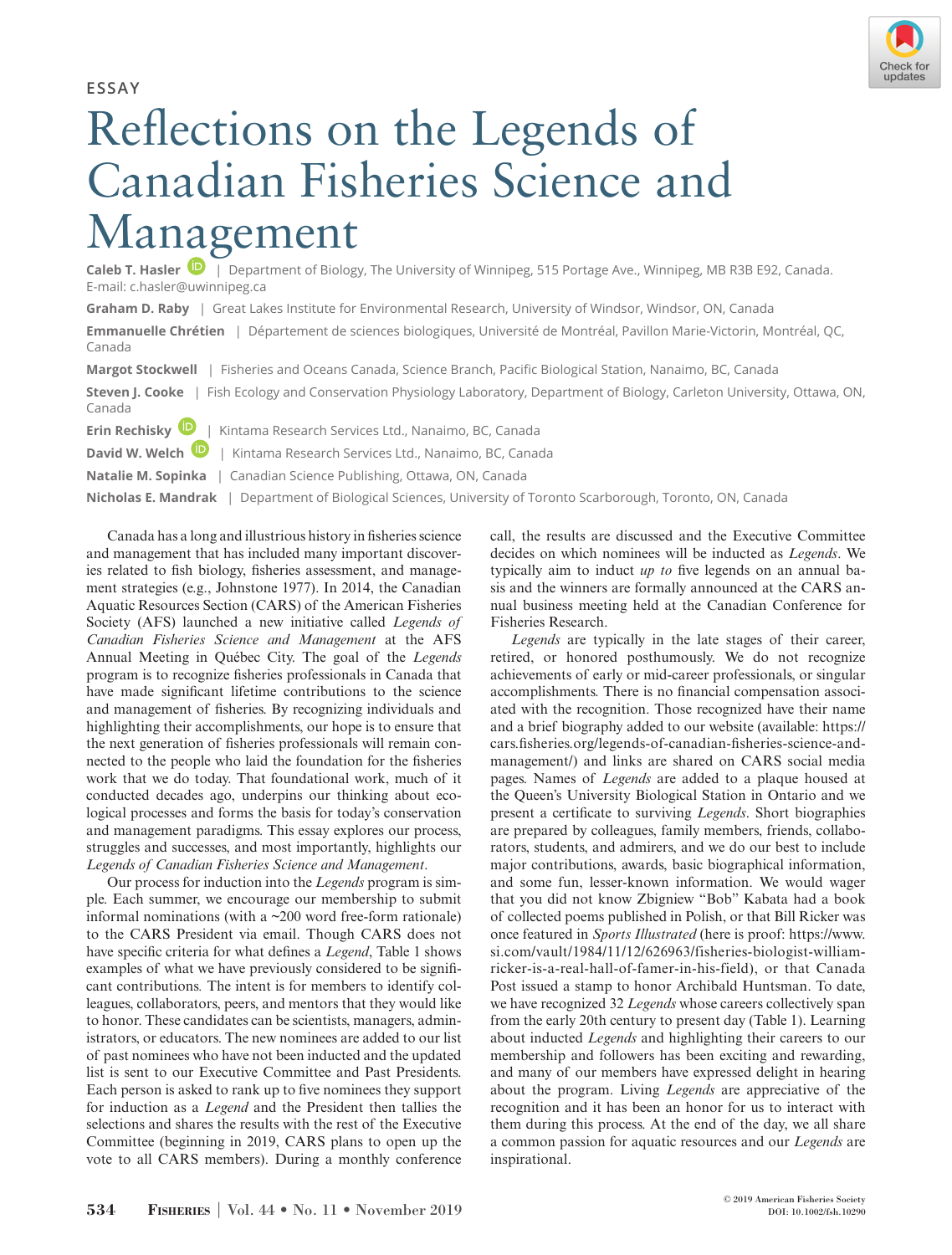Our *Legends* are a remarkable group. Some have been awarded Canada's highest civilian honor (the Order of Canada; e.g., Henry Regier, Bob Kabata, Peter Larkin, Bill Hoar, David Schindler, Richard Beamish) or have been named Officers of the British Empire (e.g., John Dymond, Wilfred Templeman). Some have awards named in their honor (e.g., Casimir Lindsey, Helen Battle, Fred Fry, Bill Hoar, and Peter Larkin—the namesake of our own student excellence award), while others have government vessels named after them (e.g., Alfred Needler, Helen Battle, Bill Ricker). Some *Legends* were known for taxonomy (e.g., Casimir Lindsey, Don McPhail, Bev Scott, Ed Crossman, Joe Nelson, Don McAllister, Bill Ricker), most attaching their names to books starting with *Fishes of* [insert any region in Canada]. All *Legends* have had productive careers with lasting impact. To highlight a few, Bev Scott and Ed Crossman produced the magnum opus for every Canadian fish enthusiast, *Freshwater Fishes of Canada* (1973) and not to be forgotten is Joe Nelson's *Fishes of the World* (1976, 1984, 1994, 2006, 2016), which is arguably a sacred text for ichthyologists. Bill Ricker (also known as a stonefly taxonomist) published the landmark paper detailing the "Ricker Curve," which is widely used in fisheries science, among numerous other contributions. Carl Walters' papers on adaptive management have revolutionized fisheries management. Pierre Legendre's *Numerical Ecology* is a key reference for the analysis of multivariate ecological data. Daniel Pauly's *FishBase* is a hugely popular online global encyclopedia of fishes. The work of Fred Fry and Bill Hoar on the environmental biology and comparative physiology of fishes, respectively, are widely cited even today due to their applicability in a changing world and one could argue that they set the stage for Canada's knack for producing fish ecologists and physiologists. Harold Harvey defined the biological impacts of acidification on fishes, John Casselman is a modern-day saint to many anglers for his work on inland fisheries and has been inducted into the Canadian Angler Hall of Fame. Steven Campana's work on micro-otolith structure and age and growth revolutionized how we understand fish populations at fine scales, without the use of scales. Not to be undercut, Jack Vallentyne and David Schindler's whole-lake approach to understanding lake ecology solved several mysteries, such as the causes of eutrophication, and Ram Myers brought to our attention the seriousness of overfishing in the North Atlantic. It truly is humbling to learn about the lives and careers of our *Legends*.

Despite having inducted 32 *Legends,* an early struggle for the CARS membership (including the Executive Committee) has been to identify worthy individuals from under-represented groups to nominate. Beyond the difficulty of identifying Canadian fisheries professionals that have truly accomplished legendary work (e.g., few *Legends* and nominees come from a management or administration background and there is a heavy bias towards academics and scientists), we have struggled with equity, diversity, and inclusion (EDI). Rightly so, after our inaugural announcement, we did have feedback from AFS members that highlighted our lack of gender diversity and we took this criticism seriously. It was clear that the original inductees were fairly uniform in their demographic traits and ancestry (e.g., no women or indigenous people were recognized). Our untested explanation for this lack of diversity was that we were focusing on people who had, in most cases, made their mark in fisheries several decades before the present. Therefore, we thought the lack of diversity among our initial *Legends* was likely an artifact of the historical composition of

the fisheries work force rather than bias among the nominators and selection committee, although we are cognizant of potential biases when selecting elite scientists for awards (Lincoln et al. 2012). We realized that an unwanted and unintentional side effect of highlighting legends in Canadian fisheries may have been to suggest to young, aspiring fisheries professionals that only men (primarily of European ancestry) can have prolific careers in our profession. At the same time, the lack of diversity among *Legends* inductees has caused us to reflect on the progress that has been made on EDI issues in fisheries science (Arismendi and Penaluna 2016) and that professional societies like AFS and their sections and units need to continue to refine our strategies to promote inclusion (Penaluna et al. 2017). With the *Legends* program, CARS vowed to nominate potential inductees in future years that would improve the diversity of our *Legends*. The first such action taken by CARS was to task each committee member with asking colleagues to help us to identify nominees from under-represented groups. We also scanned archives of other societies (e.g., Canadian Society of Zoologists) to identify nominees. *Legend* Helen Battle, who was the first woman in Canada to earn a doctorate in marine biology and an honorary lifetime member of the American National Association of Biology Teachers, was identified in this way. We reviewed the history of the Fisheries Research Board of Canada (Johnstone 1977), the principal federal research organization working on aquatic science and fisheries (1898–1979). Though the book was not very helpful for identifying *Legends*, Mary Arai (one of our newest Legends!) recently published an excellent in-depth look at the contributions and challenges faced by women in contributing to marine science in Canada (Arai 2016). Three generations of her own family were just inducted as *Legends*; we provide a brief summary here to give an overview of the contribution of the women in this dynasty.

Edith Berkeley (1875–1963) was a world expert on marine polychaetes, a founding scientist at what was to become Fisheries and Oceans Canada's Pacific Biological Station in Nanaimo, British Columbia, and a founding member of the Department of Zoology at the University of British Columbia. She completed her research only in a volunteer capacity because, at the time, the government and universities did not hire women for research positions. Edith's daughter, Alfreda Needler (née Berkeley; 1903–1951) also pursued aquatic sciences, earning her doctorate in Zoology at the University of Toronto, and discovering the existence of sex reversal in shrimps of British Columbia and oysters of Prince Edward Island. The family's contributions to Canadian science would continue another generation with Alfreda's daughter (and Edith's granddaughter), Mary Needler Arai (1932–2017; Purcell and Welch 2018). Mary became a world expert on jellyfish, authoring the definitive book on the biology of Scyphozoan jellyfish and teaching at the University of Calgary until her retirement. Her recent publication (Arai 2016) includes an excellent compendium of sources on the challenges women scientists faced while making important contributions to marine science.

Ultimately, by continuing to recognize our *Legends*, CARS hopes to share inspirational stories and highlight major advancements to inspire the next generation of fisheries professionals. We have aimed to have a simple process that allows flexibility in criteria and many voices to be heard. Certainly, the outcome of our process highlighted an EDI issue in fisheries sciences but we hope that our efforts have shown that AFS sections, and we, as fisheries professionals, can follow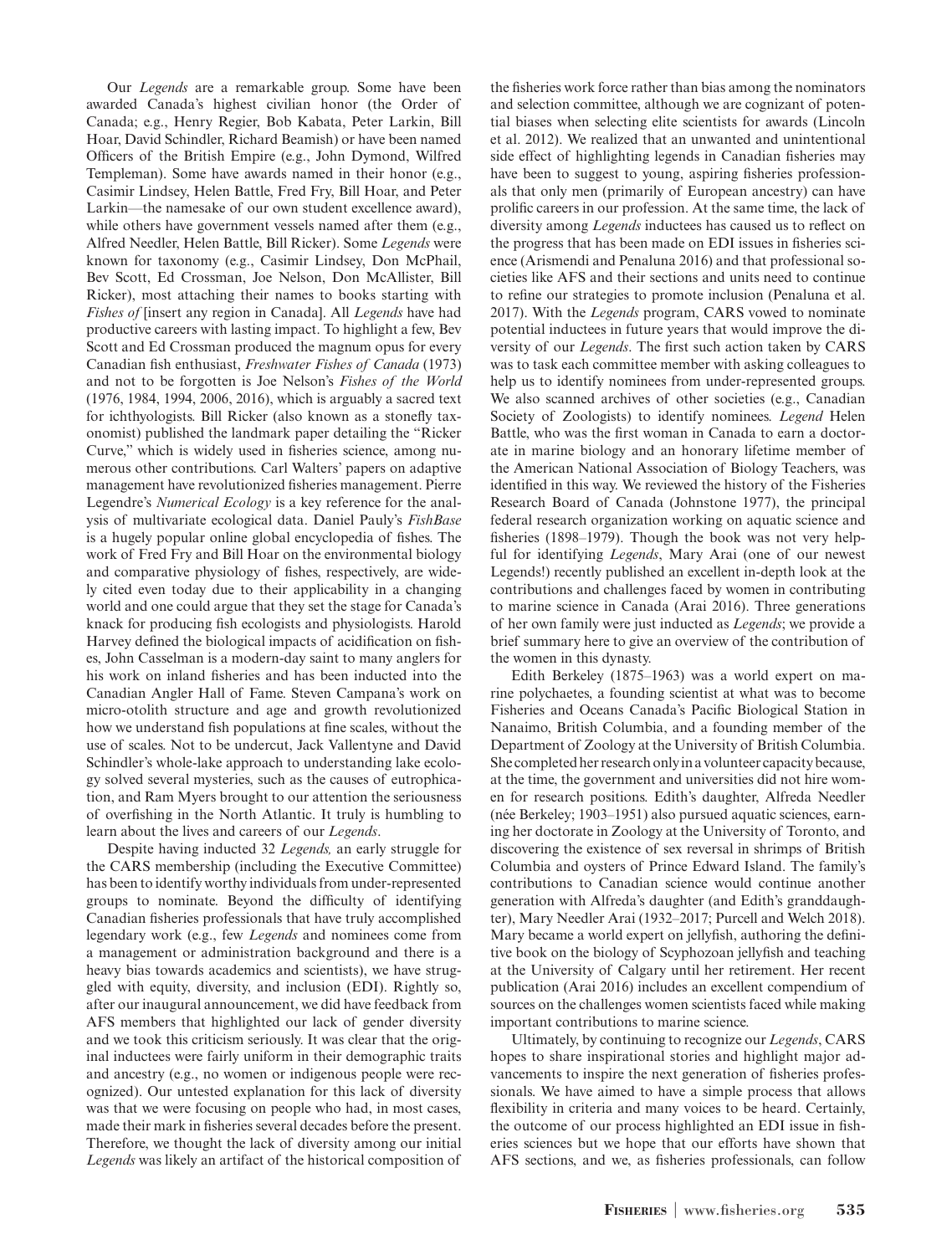**Table 1. The 32** *Legend***s** *of Canadian Science and Management.* **Further details on each** *Legend* **can be found at our website ([https://cars.fisheries.](https://cars.fisheries.org/legends-of-canadian-fisheries-science-and-management/) [org/legends-of-canadian-fisheries-science-and-management/](https://cars.fisheries.org/legends-of-canadian-fisheries-science-and-management/)).**

| Legend                                                                                                                          | <b>Year Inducted</b> | <b>Legendary Contributions</b>                                                                                                                                                                                                                                                                                                                                                                                                                                                                                                                                                                                                                                                        |
|---------------------------------------------------------------------------------------------------------------------------------|----------------------|---------------------------------------------------------------------------------------------------------------------------------------------------------------------------------------------------------------------------------------------------------------------------------------------------------------------------------------------------------------------------------------------------------------------------------------------------------------------------------------------------------------------------------------------------------------------------------------------------------------------------------------------------------------------------------------|
| Helen Battle                                                                                                                    | 2015                 | First woman in Canada to earn a doctorate in Marine Biology and one of five women in<br>Canada to earn a PhD prior to the Great Depression. Pioneered the use of fertilized fish eggs<br>to study the effects of carcinogenic substances on development, opening up new avenues<br>for cancer research.                                                                                                                                                                                                                                                                                                                                                                               |
| Richard "Dick" Beamish                                                                                                          | 2015                 | Discovered acid rain in North America, identified new methods for aging fish, discovered a<br>new lamprey species, provided insights into lamprey evolution and classification, and con-<br>tributed to our understanding of the effects of climate on Pacific salmon and other fishes.<br>Recognized by the International Panel on Climate Change for contributing to the Nobel<br>Peace Prize for 2007.                                                                                                                                                                                                                                                                             |
| Berkeley-Needler-Arai Dynasty<br>Edith Berkeley<br>• Alfreda Needler<br>Alfred Needler<br>Mary Needler Arai<br>• George Needler | 2017-18              | Spanning three generations and producing five eminently worthy scientists, this is a first for<br>CARS. The contributions of each of these five individuals over their respective careers are<br>each richly deserving of inclusion, but the decision was made to award the clan as a whole to<br>highlight the historical linkages among these individuals.<br>Further details are provided in the text of this article.                                                                                                                                                                                                                                                             |
| Steve Campana                                                                                                                   | 2016                 | Did work on micro-otolith structure and age and growth that is the foundation by which<br>we can understand fish populations at fine scales. Among the most cited active fisheries<br>scientist in the world.                                                                                                                                                                                                                                                                                                                                                                                                                                                                         |
| John Casselman                                                                                                                  | 2015                 | Internationally renowned for his knowledge on freshwater fish species and the use of<br>calcified structures for aging of fish. Named to the Canadian Angler Hall of Fame (2015), and<br>awarded the American Fisheries Society Award of Excellence (2008).                                                                                                                                                                                                                                                                                                                                                                                                                           |
| Ed "E. J." Crossman                                                                                                             | 2014                 | A dominant figure in Canadian and international ichthyology, fisheries research, and conser-<br>vation biology, particularly involving introduced and endangered species. An authority on<br>fishes, their ecology, distribution, evolution, and systematics. An authority on esocid fishes,<br>his special passion. Co-authored Freshwater Fishes of Canada with his colleague and long-<br>time friend, W. B. (Bev) Scott.                                                                                                                                                                                                                                                          |
| John Dymond                                                                                                                     | 2016                 | Many significant contributions to the taxonomy and biology of fishes, and the conservation<br>of fish and wildlife via public education. A founder of the Federation of Ontario Natural-<br>ists and in demand as an organizer of nature studies. Served on the Great Lakes Fishery<br>Commission as chair of the Advisory Committee of Fisheries and Wildlife Research, Ontario.<br>Named Officer of the British Empire for his many services to the Government of Canada.                                                                                                                                                                                                           |
| Fred Fry                                                                                                                        | 2014                 | Remarkably diverse contributions, ranging from landmark papers in ecophysiology to prac-<br>tical methods in quantitative population biology to pioneering stakeholder collaboration in<br>field research. The Canadian Society of Zoologists awards the F. E. J. Fry Award each year to<br>recognize outstanding contributions in zoology.                                                                                                                                                                                                                                                                                                                                           |
| William "Bill" Harkness                                                                                                         | 2017-18              | Spent most of his career as Director of the Ontario Fisheries Research Laboratory at the<br>University of Toronto, followed by Director of the Fish and Wildlife Branch in the then Ontario<br>Department of Lands and Forests. Served as AFS President in 1950-51. Was also President of<br>the Limnological Society of America (precursor of the Association for the Sciences of Limnology<br>and Oceanography; 1940-41), Vice President of the American Society of Ichthyologists and<br>Herpetologists (1940), member of the Great Lakes Fishery Commission (1955-61), and President<br>of the International Association of Game, Fish, and Conservation Commissioners (1956-57). |
| Harold Harvey                                                                                                                   | 2015                 | Pioneered the research on aquatic acidification and fish. His work informed policymaking in<br>Canada and the United States, ultimately leading to an agreement to reduce sulphur emis-<br>sions, the precursors of acid rain.                                                                                                                                                                                                                                                                                                                                                                                                                                                        |
| <b>Bill Hoar</b>                                                                                                                | 2014                 | Widely recognized for contributions in comparative physiology. Editor of the Canadian<br>Journal of Zoology and co-editor, with D. J. Randall, of the multi-volume book series titled Fish<br>Physiology. Received the Fry Award from the Canadian Society of Zoologists and, in the same<br>year, became an Officer of the Order of Canada.                                                                                                                                                                                                                                                                                                                                          |
| Archibald Huntsman                                                                                                              | 2014                 | Pioneering Canadian scientist, best known for his research on Atlantic Salmon and invention<br>of fast freezing of fish fillets. Published more than 200 scientific papers and reports. Award-<br>ed the Flavelle Medal of the Royal Society of Canada (1952) for his outstanding contribution<br>to biological science. In 2000, Canada Post issued a stamp in his honor.                                                                                                                                                                                                                                                                                                            |
| Bob Kabata                                                                                                                      | 2014                 | Recognized as the world's expert on parasitic copepods, having named over 100 new species<br>of parasitic copepods. A major achievement is his book on the <i>Parasitic Copepoda of British</i><br>Fishes with over 2000 illustrations, which he meticulously drew. Received Poland's highest<br>decoration, the Grand Commander Cross of Polonia Restituta for his bravery as a young<br>leader of a group of partisan soldiers in the Second World War and for his science. Received<br>the Order of Canada in 2006 for his internationally recognized research on the biology and<br>systematics of marine parasites.                                                              |
| Peter Larkin                                                                                                                    | 2014                 | Internationally respected expert in aquatic ecology, conservation, resource management,<br>and science policy. A Rhodes Scholar, Larkin also received the Order of Canada in 1995.<br>CARS gives out an annual award for excellence in graduate student research and leadership<br>that is named in his honor.                                                                                                                                                                                                                                                                                                                                                                        |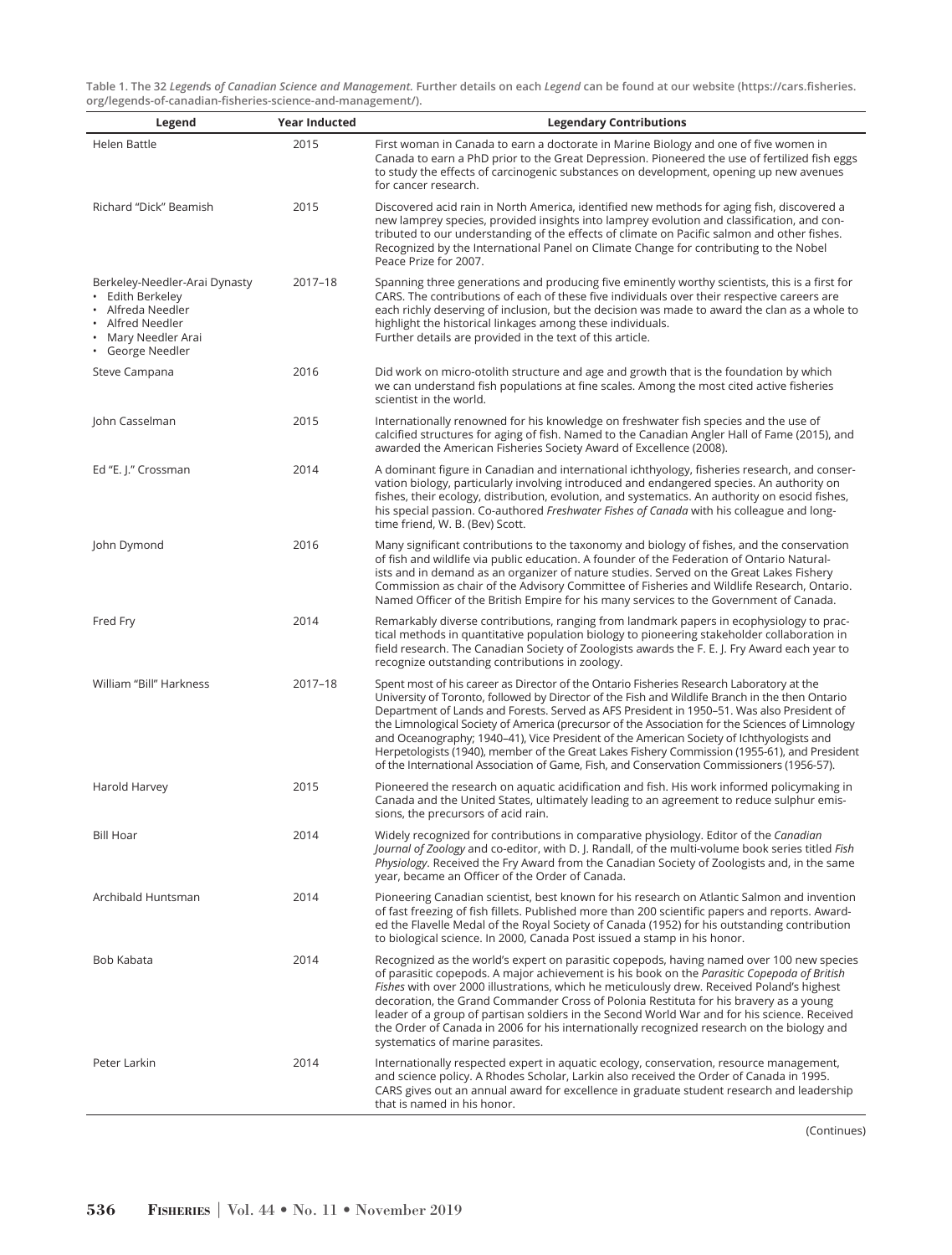**Table 1. (Continued)**

| Legend                      | <b>Year Inducted</b> | <b>Legendary Contributions</b>                                                                                                                                                                                                                                                                                                                                                                                                                                                                                                                                                                                                                                                       |
|-----------------------------|----------------------|--------------------------------------------------------------------------------------------------------------------------------------------------------------------------------------------------------------------------------------------------------------------------------------------------------------------------------------------------------------------------------------------------------------------------------------------------------------------------------------------------------------------------------------------------------------------------------------------------------------------------------------------------------------------------------------|
| Pierre Legendre             | 2015                 | Laid the groundwork for the development of quantitative methods to analyze multivariate<br>ecological data and for the discipline of numerical ecology. Known for his interest and exper-<br>tise in spatial, multivariate, and beta-diversity analysis. Awarded the 2005 Prix Marie-Victorin<br>of the Government of Québec, became Officer of the National Order of Québec in 2007, and<br>is listed as an ISI Highly Cited Researcher in Environment/Ecology.                                                                                                                                                                                                                     |
| Casimir C. Lindsey          | 2014                 | Major research contributions in biogeography, and the ecology and taxonomy of freshwa-<br>ter fishes in Canada. He wrote several books including Biology of Coregonid Fishes. The C. C.<br>Lindsey Prize is given by the Ecology, Ethology, and Evolution Section of Canadian Society of<br>Zoologists each year for the best student presentation within the fields of behaviour, ecolo-<br>gy, or evolution. Has also been honored by The Wildlife Society and was named a Fellow of<br>the Royal Society of Canada in 1974.                                                                                                                                                       |
| Donald McAllister           | 2014                 | The first Curator of Fishes at the Canadian Museum of Nature (1958–1986). Soon after<br>arriving at the museum, began new research on the fishes of Arctic Canada and catalogued<br>410,000 fish specimens. Co-chaired the International Union for Conservation of Nature<br>Species Survival Commission Coral Reef Specialist Group (1998) and was a major contributor<br>to the Canadian Biodiversity Strategy.                                                                                                                                                                                                                                                                    |
| John Donald "Don" McPhail   | 2016                 | Many significant research contributions on the speciation, evolution, ecology, and biogeog-<br>raphy of freshwater fishes. Published over 85 highly cited journal papers, book chapters, and<br>books.                                                                                                                                                                                                                                                                                                                                                                                                                                                                               |
| Ransom "Ram" Myers          | 2014                 | Best known for his warnings on overfishing. Published a series of papers showing the sys-<br>tematic impacts of industrial fishing on marine resources and biodiversity at a global scale.                                                                                                                                                                                                                                                                                                                                                                                                                                                                                           |
| Joe Nelson                  | 2014                 | Best known for his many editions of Fishes of the World, Fishes of Alberta, and Common and<br>Scientific Names of Fishes from the United States, Canada, and Mexico. Elected President of<br>the American Society of Ichthyologists and Herpetologists (ASIH), and received numerous<br>awards including: the ASIH Robert H. Gibbs, Jr. Memorial Award (2002), the Robert K. John-<br>son Award for Excellence in Service (2010), the F. E. J. Fry Medal (2010), and the William E.<br>Ricker Resource Conservation Award (2011).                                                                                                                                                    |
| Daniel Pauly                | 2016                 | Among the most well-known active fisheries scientists globally, Pauly created FishBase and<br>the Sea Around Us project, and authored two widely cited papers on "shifting baselines" and<br>"fishing down marine food webs."                                                                                                                                                                                                                                                                                                                                                                                                                                                        |
| Henry Regier                | 2014                 | Dedicated to education and advocacy around the human use of aquatic systems. Maintained<br>an expert role in policy discussions for international organizations such as the United Na-<br>tions Environmental Program and the Intergovernmental Panel on Climate Change.                                                                                                                                                                                                                                                                                                                                                                                                             |
| William Edwin "Bill" Ricker | 2014                 | Ricker was a preeminent ecologist, entomologist, fisheries scientist, and theoretical biologist.<br>A search online produces more than 100,000 hits for the "Ricker Curve" 60 years after he first<br>published that landmark paper. He was the recipient of the Eminent Ecologist Award by the<br>Ecological Society of America (1990). He also received a host of other academic and scientific<br>awards and recognition for his achievements in areas as diverse as entomology, Sherlock<br>Holmes, limnology, wildlife biology, and the fishing hall of fame.                                                                                                                   |
| David W. Schindler          | 2015                 | Directed the Experimental Lakes Area located near Kenora, Ontario. Instrumental in de-<br>scribing the impacts of acid rain, eutrophication, and contaminants on freshwater systems.<br>Many accolades including: Fellow of the Royal Society of Canada (1983), Frank Rigler Award<br>from the Canadian Limnological Society (1984), the Stockholm Water Prize (1991), Fellow<br>of the Royal Society (2001), Natural Sciences and Engineering Research Council of Canada's<br>Gerhard Herzberg Canada Gold Medal for Science and Engineering (2001), the Order of Can-<br>ada (Officer; 2004), the Tyler Prize for Environmental Achievement (2006), and 11 honorary<br>doctorates. |
| W. B. "Bev" Scott           | 2014                 | First curator of ichthyology at the Royal Ontario Museum. Best known for publishing the<br>legendary book, <i>Freshwater Fishes of Canada</i> , co-authored with E. J. Crossman.                                                                                                                                                                                                                                                                                                                                                                                                                                                                                                     |
| Wilfred Templeton           | 2014                 | Director of the Newfoundland Fisheries Laboratory, which became the St John's Biological<br>Station of the Fisheries Research Board after Newfoundland became part of Canada in<br>1949. Authored over 250 papers on a variety of subjects from vitamin A in fish liver oils to<br>the effects of fluctuations in ocean temperatures on marine animals. In 1982 a Government<br>of Canada fisheries research ship was named in his honor. He was also named to the Royal<br>Society of Canada and the Order of the British Empire.                                                                                                                                                   |
| Jack Vallentyne             | 2016                 | A Hutchinsonian biogeochemist with interests in cosmochemistry, planetary health, paleo-<br>limnology, and molecular ecology. He led the famous Fisheries Research Board/Department<br>of Fisheries and Oceans Eutrophication Section at the Winnipeg Freshwater Institute and<br>masterminded the creation of the Experimental Lakes Area. He also held high office in<br>many scientific organizations, wrote several books, and was affectionately known to primary<br>school kids as "Johnny Biosphere."                                                                                                                                                                         |
| Carl Walters                | 2014                 | Developed the concept of adaptive management in collaboration with eminent ecologist C.<br>S. Holling. Led dozens of early workshops where fisheries professionals and ecological mod-<br>elers jointly asked fishery management questions and evaluated how computers could best<br>be integrated into fisheries management. Also developed methods for fisheries assessment,<br>and notable long-term collaboration with Ray Hilborn, resulting in a seminal 1992 paper on<br>quantitative fisheries stock assessment.                                                                                                                                                             |